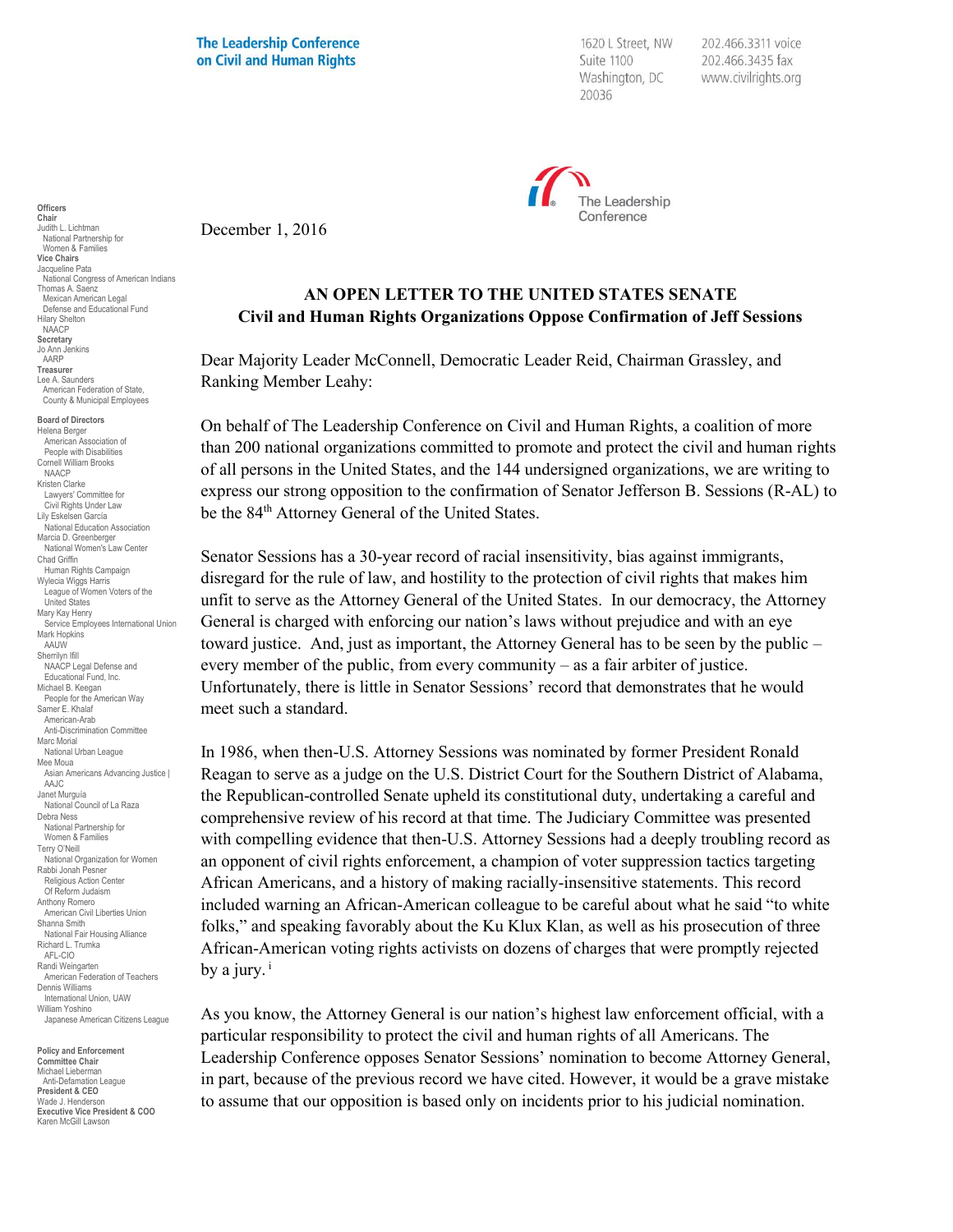Page 2 of 8



Indeed, the following are examples of his actions as a Senator over the past 20 years that raise very disturbing questions about his fitness to serve as Attorney General:<sup>ii</sup>

**Voting Rights:** In addition to his failed 1985 prosecution of three voting rights activists who were working to increase African-American registration and turnout, Senator Sessions has voiced strong support for restrictive voter ID laws that have had the effect of disenfranchising many otherwise eligible voters, called the Voting Rights Act "intrusive" as it seeks to protect eligible minority voters, and praised the Supreme Court ruling in *Shelby County v. Holder* (2013) that gutted a key part of the Voting Rights Act of 1965. This is hardly the record of someone to be entrusted with the protection of voting rights for all Americans.

**Association with White Nationalist and Hate Groups regarding Immigration Policy:** Senator Sessions has been a fierce opponent of comprehensive immigration reform, referring to a bipartisan 2007 bill as "terrorist assistance." He has closely associated himself with NumbersUSA, the Federation for American Immigration Reform, and the Center for Immigration Studies, all three of which were founded by John Tanton, who held white nationalist beliefs and called for the preservation of a "European-American majority." Senator Sessions has also received awards from the David Horowitz Freedom Center and Frank Gaffney's Center for Security Policy, two organizations designated as anti-Muslim hate groups by the Southern Poverty Law Center.

**Hate Crimes and LGBT Rights:** Senator Sessions opposed the Matthew Shepard and James Byrd, Jr. Hate Crimes Prevention Act, even though a unanimous Supreme Court had long ago upheld a similar state law in *Wisconsin v. Mitchell* (1993). This is particularly disturbing at a time when there have reportedly been more than 700 hate incidents committed in the weeks since the election. The next Attorney General must recognize that hate crimes exist, and vigorously investigate them.

In addition, on LGBT rights, Senator Sessions supported a constitutional amendment to ban same-sex marriage. He also opposed the repeal of "Don't Ask Don't Tell."

**Women's Rights:** Senator Sessions has consistently opposed legislation to advance women's rights, notably opposing multiple efforts to address the pay gap, to protect women's access to reproductive health services, which disproportionately affect low-income women and women of color, and to address the scourge of violence against all women. Specifically, Senator Sessions opposed the Lilly Ledbetter Fair Pay Act of 2009,<sup>iii</sup> enabling women to file ongoing pay discrimination claims, and has voted multiple times against consideration of the Paycheck Fairness Act.<sup>iv</sup> Senator Sessions also opposed Title X funding legislation, which supports contraception, breast cancer screening and other health services for lowincome women. In addition, Senator Sessions repeatedly voted to defund Planned Parenthood, and in 2014, he voted against S.2578v to fix the *Hobby Lobby* decision by prohibiting employers from denying coverage of any health care service, such as contraception, required under federal law. Senator Sessions also opposed the reauthorization of the Violence Against Women Act in 2013,  $\dot{v}$  and when then-candidate Donald Trump was revealed in a 2005 video to have made comments bragging about physically forcing himself on women, Senator Sessions declined to condemn the remarks, even questioning whether the comments described sexual assault.<sup>vii</sup>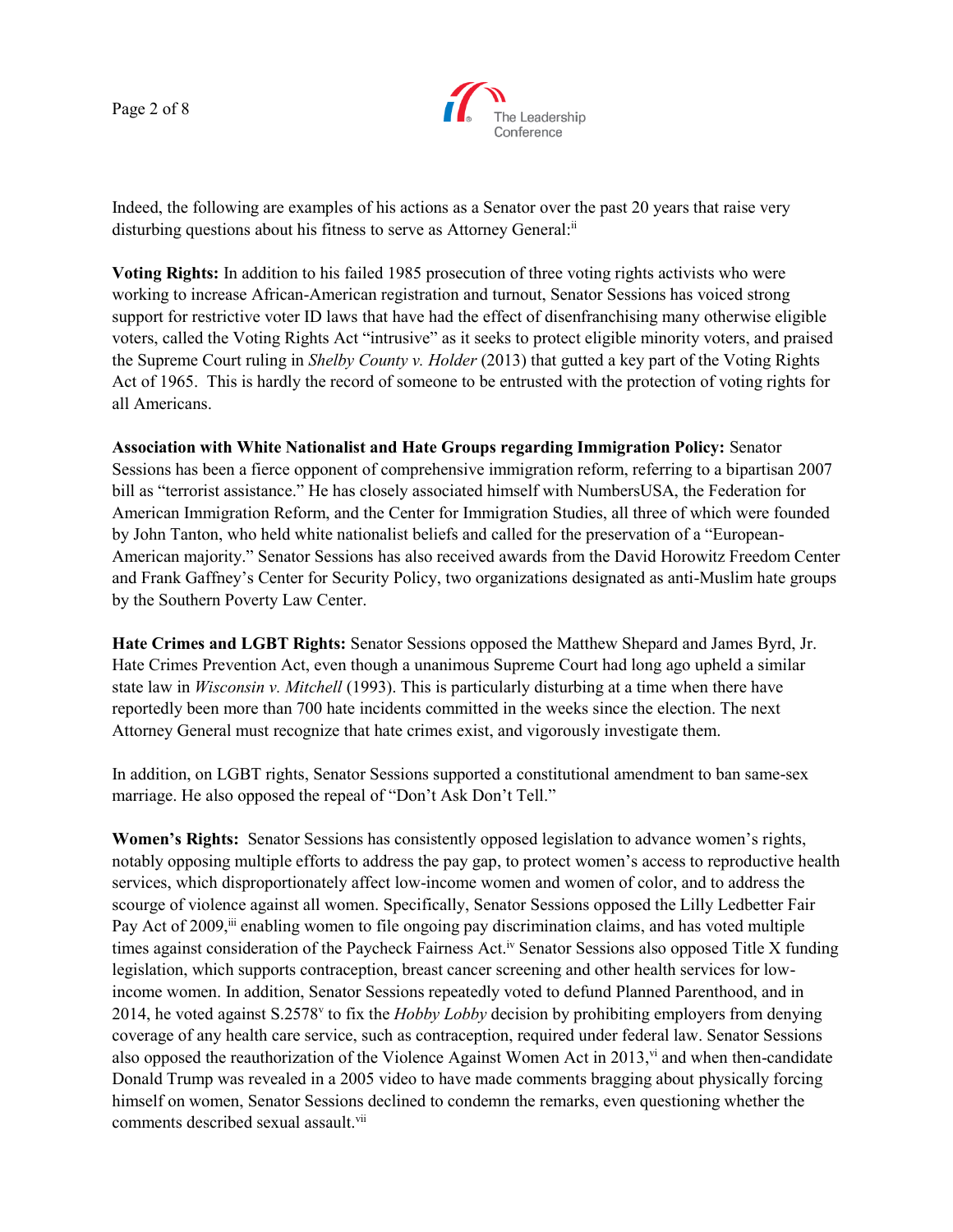

**Criminal Justice Reform:** Though Senator Sessions was a longtime supporter of eliminating sentencing disparities between crack and powder cocaine offenses, he has since been an ardent supporter of maintaining draconian mandatory minimum sentences. Recently, Senator Sessions helped to block broadbased, bipartisan efforts to reduce sentences for certain nonviolent drug offenses. He also opposed the President's initiative to address disparities and restore fairness to the justice system through the use of his constitutionally granted executive clemency power.<sup>viii</sup> He criticized the Department of Justice's Smart on Crime Initiative, which has focused on prosecuting fewer but "more serious" drug cases and over the last three years, has contributed to a 20 percent reduction in overcrowding in the federal Bureau of Prisons.<sup>ix</sup> Finally, Senator Sessions condemned the Department of Justice's use of its powers to investigate law enforcement agencies accused of misconduct and a "pattern or practice" of violating civil rights, calling consent decrees that mandate reform following these investigations "an end run around the democratic process."<sup>x</sup>

**Failing to Protect our Communities from Pollution and Climate Change:** Climate change and environmental degradation disproportionately affect low-income families and communities of color. Senator Sessions has a long record of voting against protections for our clean air, water, and climate. Among his many anti-environmental votes, in 2015 he voted for the resolution to kill the clean power plan<sup>xi</sup> and for the Barrasso bill<sup>xii</sup> to deny protections for streams that provide drinking water for 113 million Americans. In 2012, he supported a resolution that would roll back protections from toxic mercury.<sup>xiii</sup> America needs and deserves an Attorney General who will take into account the health and safety of all communities. Senator Sessions is not qualified in this regard and cannot be counted on to protect our air, water, and climate.

**Rights of People with Disabilities:** Senator Sessions opposed efforts to implement Alabama's obligation to provide community-based services to individuals with disabilities who were needlessly institutionalized. In addition, he called the Individuals with Disabilities Education Act's requirements to include children with disabilities in mainstream education "the single most irritating problem for teachers throughout America today" and "a big factor in accelerating the decline in civility and discipline in classrooms all over America."xiv This opposition to integration and inclusion is extremely concerning given the active role that the Justice Department plays in enforcing the Americans with Disabilities Act to enable people with disabilities to live independent lives, be full participants in their communities, and to be educated in neighborhood schools and regular classrooms. Senator Sessions also opposed ratification of the Convention on the Rights of Persons with Disabilities.

These aspects of Senator Sessions' record are among those that led The Leadership Conference to believe that he should not be confirmed as our next Attorney General. At the very least, these issues must be fully aired and deliberated before each Senator makes a final decision with respect to his nomination otherwise, the Senate's constitutional duty to provide "advice and consent" would be reduced to a mere farce.

**Given Senator Sessions' record and public statements, the burden should be on him to prove to the Judiciary Committee, the Senate, and the American people – especially to communities of color and**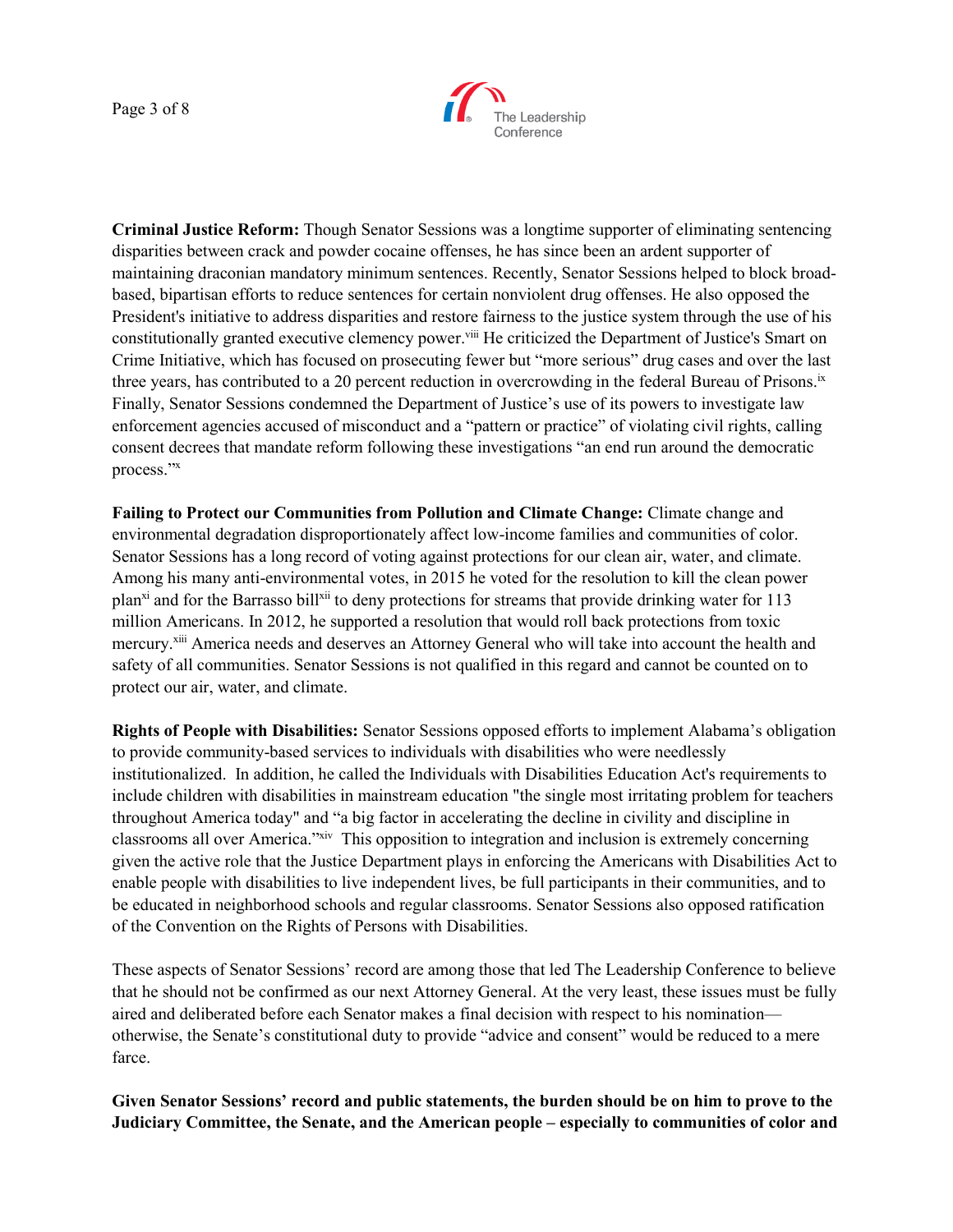Page 4 of 8



## **immigrant communities -- that he can be trusted with the tremendous power of the U.S. Justice Department to enforce our nation's civil rights and immigration laws with integrity, fairness, and a sense of justice.**

The burden on Senator Sessions is not to prove that he is not a "racist." For the record, The Leadership Conference has never made such an allegation, as we do not claim to know what has been in his heart when he has taken the actions and made the statements we have described above. Nevertheless, we believe those actions and statements are themselves disqualifying.

This is notwithstanding our recognition that Senator Sessions' record does include some positive actions. For example, the Southern Poverty Law Center, while expressing opposition to his confirmation, acknowledged that he was helpful in the Center's successful effort to sue and bankrupt the Ku Klux Klan following its role in the 1981 lynching death of Michael Donald. The Leadership Conference also worked with Senator Sessions in an effort that culminated in the passage of the Fair Sentencing Act of 2010, which reduced racial disparities in federal cocaine sentencing provisions. While these actions are noteworthy, they do not change our conclusion that Senator Sessions' overall record is too troubling for him to be confirmed as Attorney General.

The collegiality that ordinarily governs Senate decorum is no substitute for, and must not supersede, the Senate's profoundly important duty to vigorously and fairly review each nominee who comes before it. We believe that based on this review, there can be only one conclusion: Senator Sessions is the wrong person to serve as the U.S. Attorney General.

Thank you for your consideration of our views. If you would like to discuss this matter further, please contact Wade Henderson, President and CEO, or Nancy Zirkin, Executive Vice President, at (202) 466- 3311.

Sincerely,

The Leadership Conference on Civil and Human Rights 9to5, National Association of Working Women Advancement Project Advocates for Youth AFL-CIO Alliance for Justice American Association for Access, Equity and Diversity (AAAED) American Baptist Women's Ministries American Federation of State, County and Municipal Employees American Federation of Teachers American Humanist Association American-Arab Anti-Discrimination Committee Americans for Democratic Action (ADA) Americans United for Change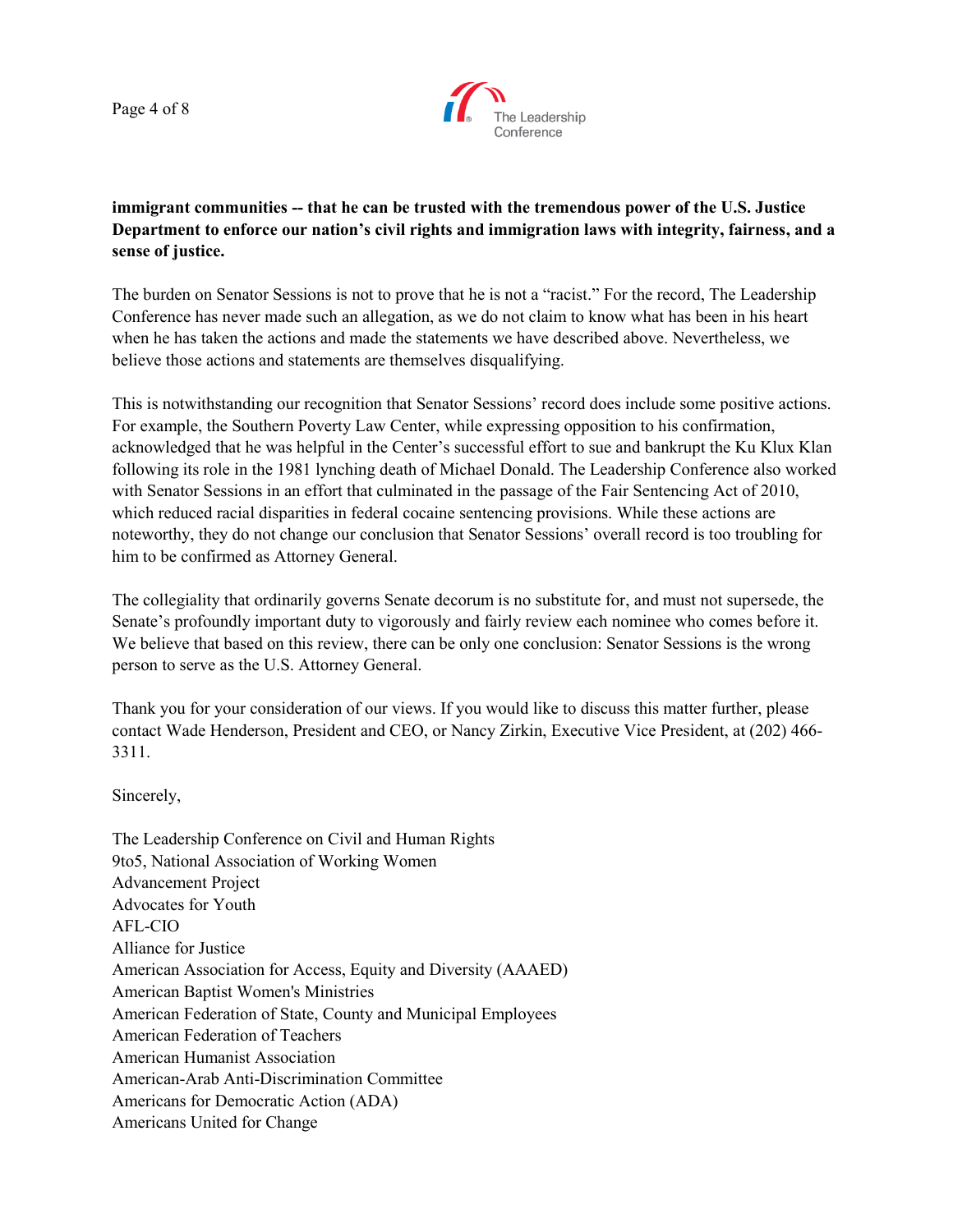Page 5 of 8



Americans United for Separation of Church and State America's Voice Education Fund Asian & Pacific Islander American Health Forum Asian American Legal Defense and Education Fund (AALDEF) Asian American Psychological Association Asian Americans Advancing Justice - AAJC Asian and Pacific Islander American Vote (APIAVote) Asian Pacific Institute on Gender-Based Violence Association of Asian Pacific Community Health Organizations Association of University Centers on Disabilities Bend The Arc Jewish Action Black Women's Roundtable Black Youth Vote! Bus Federation Campaign for the Fair Sentencing of Youth Center for American Progress Center for APA Women Center for Community Change Action Center for Health and Gender Equity (CHANGE) Center for Human Rights and Global Justice, NYU School of Law Center for Law and Social Policy (CLASP) Center for Responsible Lending Center for Women's Global Leadership, Rutgers University Center on Reproductive Rights and Justice at UC Berkeley School of Law Coalition for Disability Health Equity Coalition of Labor Union Women Communications Workers of America Constitutional Accountability Center Council of Parent Attorneys and Advocates CREDO Demand Progress Demos Disability Rights Education and Defense Fund Earthjustice Equal Justice Society Equal Rights Advocates Fair Elections Legal Network Family Equality Council Farmworker Justice Feminist Majority FIRM (Fair Immigration Reform Movement) Four Freedoms Forum Global Justice Clinic, NYU School of Law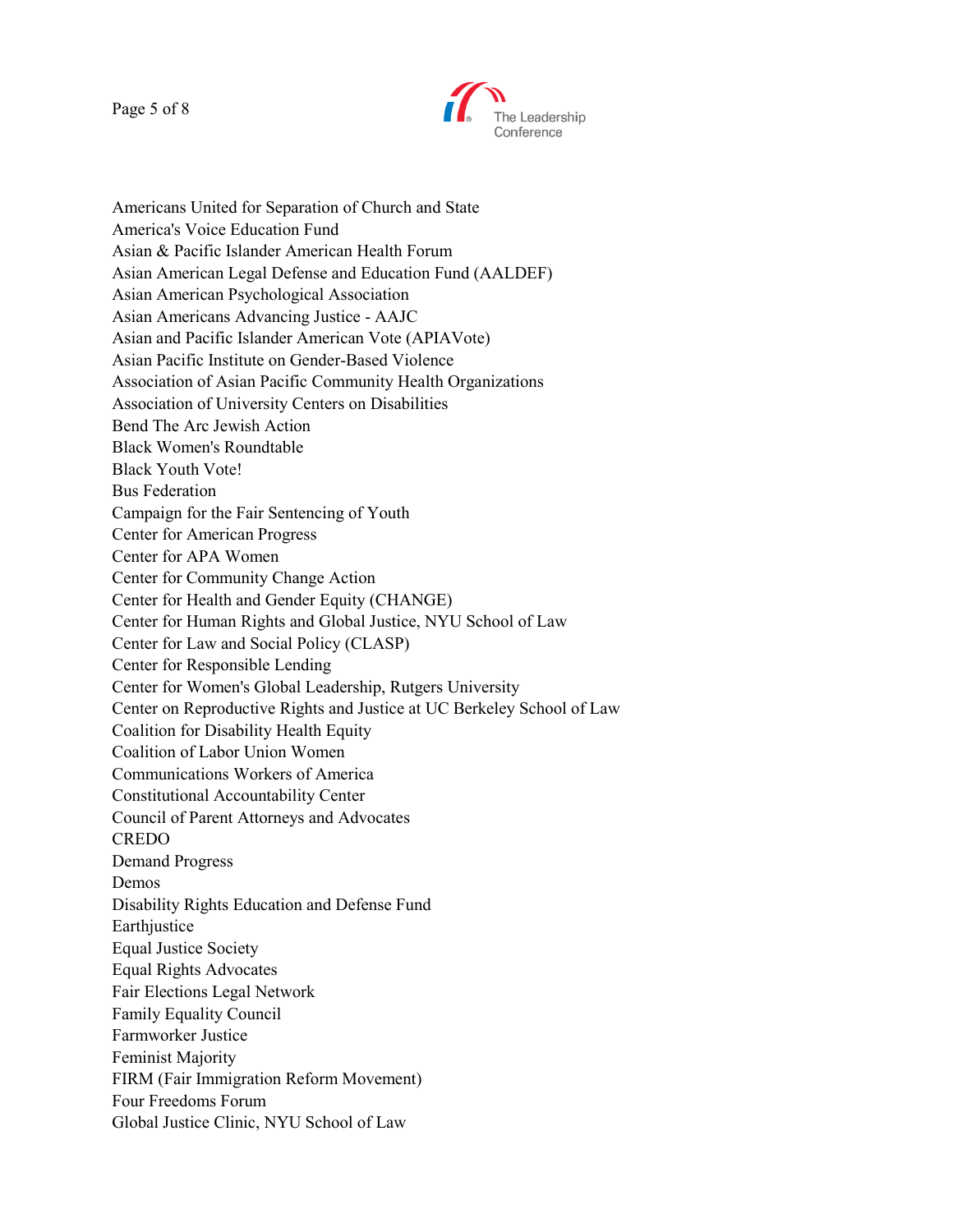Page 6 of 8



**GLSEN** Human Rights Campaign IAWRT\_USA (International Association of Women in Radio and TV) Immigrant Legal Resource Center In Our Own Voice: National Black Women's Reproductive Justice Agenda Institute for Science and Human Values Japanese American Citizens League Judge David L. Bazelon Center for Mental Health Law Laotian American National Alliance Latino Victory Project LatinoJustice PRLDEF League of United Latin American Citizens Legal Voice MALDEF MomsRising.org MoveOn.org Muslim Advocates NAACP NAACP Legal Defense and Educational Fund, Inc. NARAL Pro-Choice America National Abortion Federation National Action Network Washington Bureau National Advocates for Pregnant Women National Alliance for Partnerships in Equity (NAPE) National Alliance to End Sexual Violence National Asian American Pacific Islander Mental Health Association National Asian Pacific American Families Against Substance Abuse National Asian Pacific American Women's Forum National Association of Human Rights Workers National Association of Social Workers National Black Justice Coalition National CAPACD National Center for Law and Economic Justice National Center for Lesbian Rights National Center for Transgender Equality National Coalition on Black Civic Participation National Council of Asian Pacific Americans (NCAPA) National Council of Asian Pacific Islander Physicians National Council of Jewish Women National Council of La Raza (NCLR) National Council on Independent Living National Domestic Violence Hotline National Education Association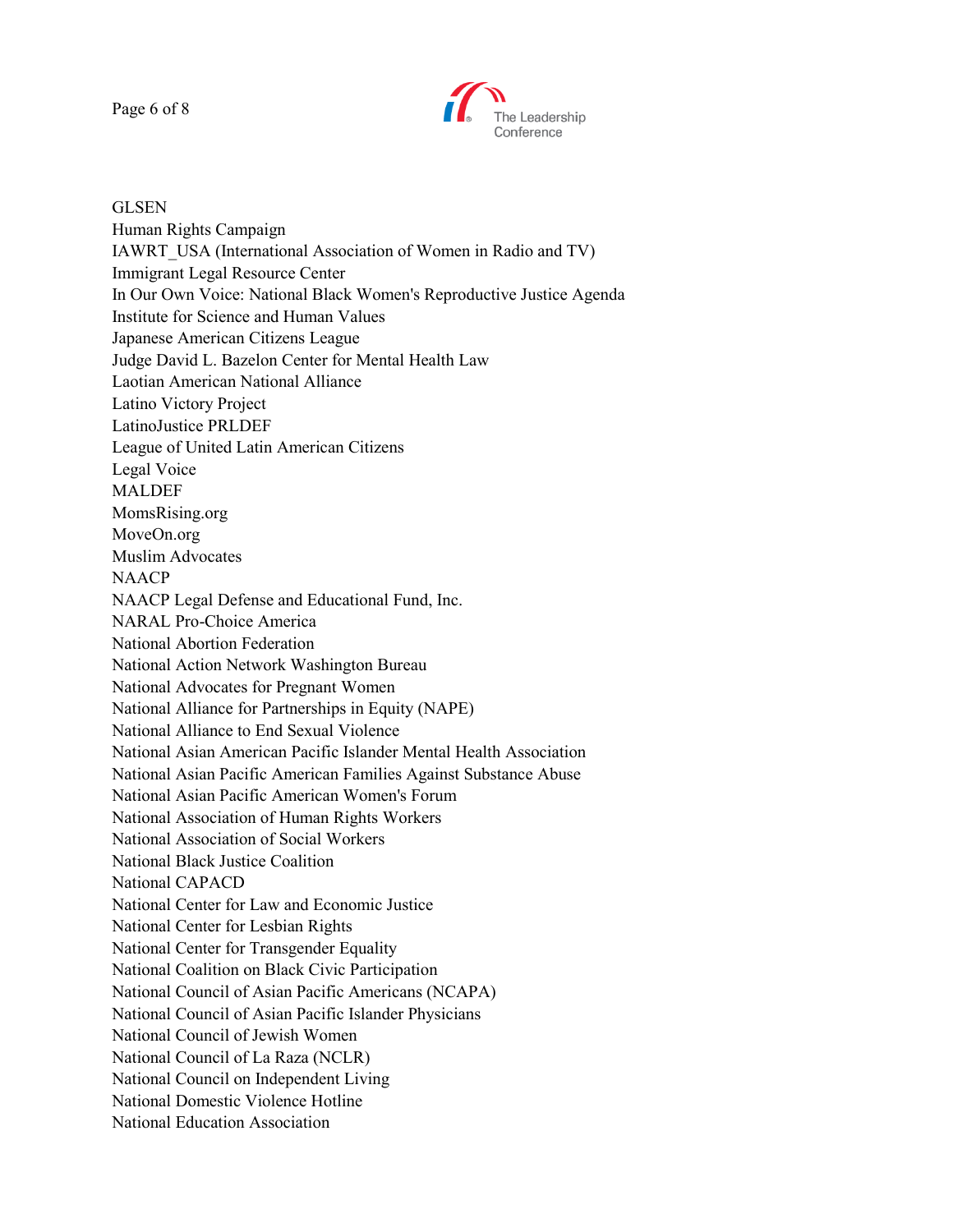Page 7 of 8



National Employment Law Project National Employment Lawyers Association National Fair Housing Alliance National Federation of Filipino American Associations National Hispanic Media Coalition (NHMC) National Korean American Service & Education Consortium (NAKASEC) National Latina Institute for Reproductive Health National Law Center on Homelessness & Poverty National Lawyers Guild National LGBTQ Task Force Action Fund National Network for Arab American Communities National Organization for Women National Partnership for Women & Families National Queer Asian Pacific Islander Alliance (NQAPIA) National Urban League National Women's Political Caucus NETWORK Lobby for Catholic Social Justice OCA - Asian Pacific American Advocates People For the American Way Planned Parenthood Federation of America PolicyLink Positive Women's Network - USA Prison Policy Initiative Project Vote Public Advocates Inc. Public Citizen Raising Women's Voices for the Health Care We Need SEIU Sierra Club Sikh American Legal Defense and Education Fund Southeast Asia Resource Action Center (SEARAC) Southern Poverty Law Center The Campaign Legal Center The National Council on Independent Living The Trevor Project The Voting Rights Institute Transformative Justice Coalition United Church of Christ, Justice and Witness Ministries United Food & Commercial Workers International Union Voices for Progress Voting Rights Forward Women Employed Women Enabled International